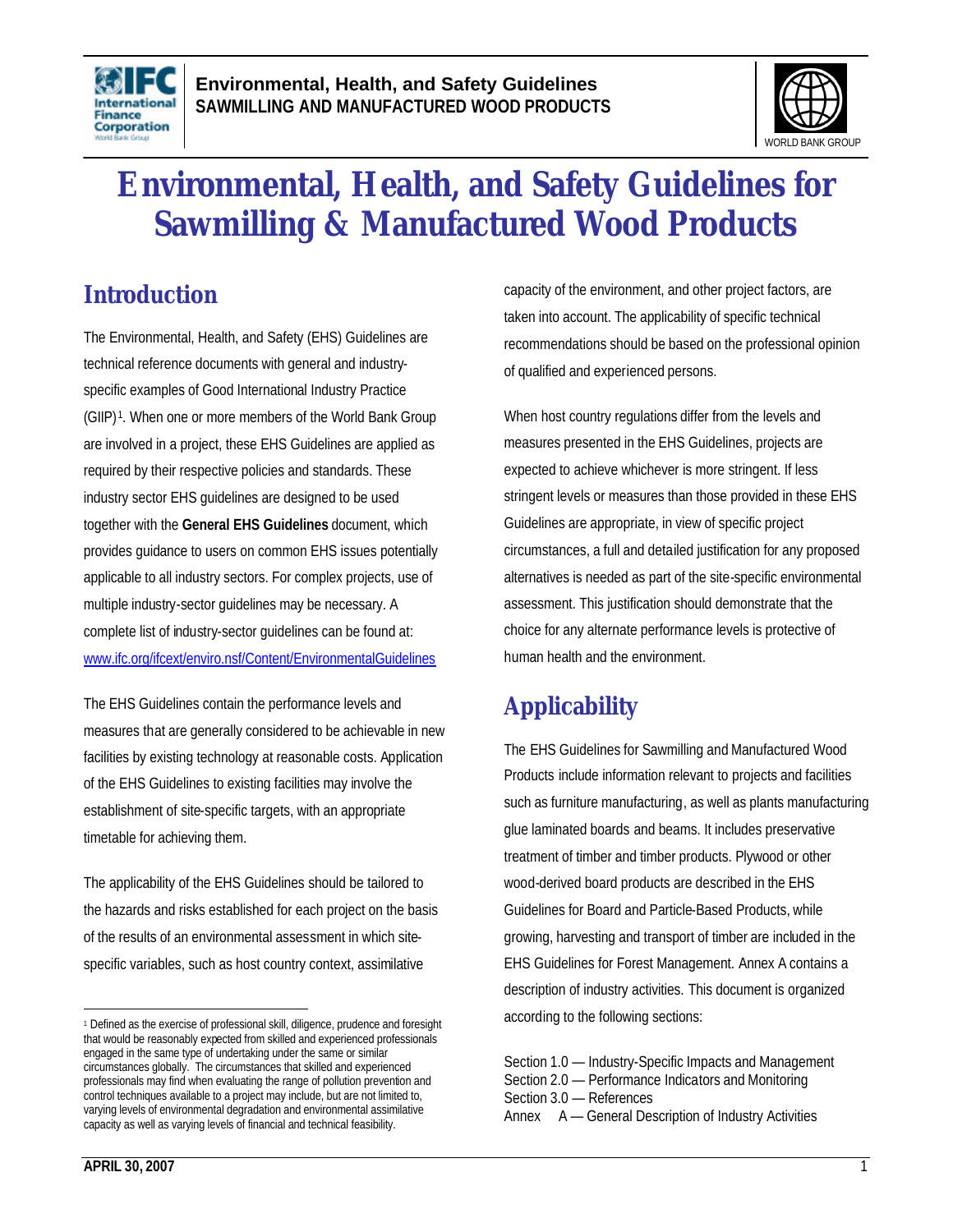



### **1.0 Industry-Specific Impacts and Management**

The following section provides a summary of EHS issues associated with sawmilling and manufactured wood products, which occur during the operational phase, along with recommendations for their management. Recommendations for the management of EHS issues common to most large industrial facilities during the construction and decommissioning phases are provided in the **General EHS Guidelines**.

### **1.1 Environment**

Environmental issues associated with sawmilling and wood products manufacturing primarily include the following:

- Sustainable forestry practices
- Solid waste generation
- Emissions to air
- **Wastewater**
- Noise
- **Fire**

#### **Sustainable Forestry Practices**

The major environmental impact of sawmilling and wood products manufacturing concerns the management of forest resources. Issues related to sustainable forestry practices are addressed in the **EHS Guidelines for Forest Management.** In sawmilling and manufacturing of wood products, forestry impacts are minimized by maximizing wood conversion efficiency as described below.

#### **Solid waste generation**

#### *Conversion Efficiency*

Solid waste generation is directly related to the conversion efficiency of roundwood to sawn lumber or other final products. Conversion efficiencies from roundwood to sawn lumber are

often below 40 percent. The use of modern equipment and trained staff may increase efficiencies to 70 percent. Technical and operational measures to increase wood conversion efficiency and minimize wood waste include:

- Optimizing primary log breakdown technology and techniques, e.g. consideration of bandsaw or framesaw use and use of cross cut before rip cut to increase usable wood volume;
- Use of log scanning equipment to establish the optimum cutting pattern, based on the raw log dimensions and the product mix required for the log. Computerized real time sawing algorithms are available for this purpose;
- Use of scanning technology to maximize utilization of sawn boards and cutting according to predetermined algorithms;
- Use of finger-jointing in downstream operations to combine scrap or low value wood into products. Use of largedimension waste products in glued laminated boards (glulam);
- Operator training and monitoring to ensure awareness and implementation of measures to improve conversion, such as:
	- o Log measurement and categorization by diameter, with framesaws blades spaced to appropriately maximize conversion efficiency
	- o Logs fed perpendicularly into framesaw blades
	- o Minimization of the use of hooks for movement of logs or boards, to avoid damage to the product

#### *Recycling and Disposal*

Opportunities for recycling of wood waste may exist through use of waste as inputs for secondary products in other industries or as a source of fuel for heat and power generation. The optimal recycling options depend upon local market conditions and the size (e.g. sawmill chips or sanding dust) and dryness of the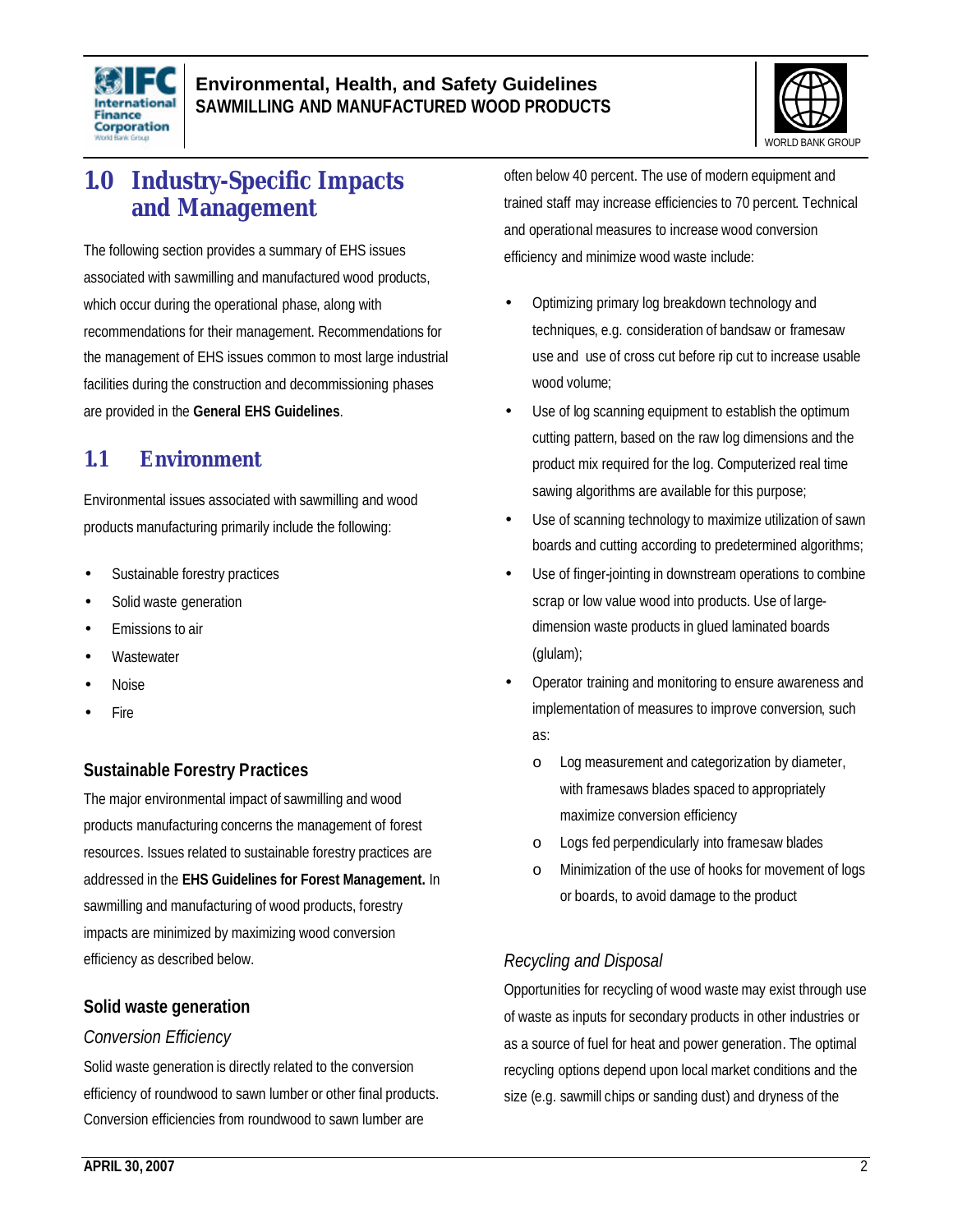



material, however the larger-dimensioned wastes are usually more profitably utilized as fibre by-products than fuels. The value and disposal options for sawmill waste are usually enhanced if the waste is bark-free, which necessitates debarking logs before primary breakdown.

Wood waste containing preservative chemicals should be treated as hazardous waste and disposed of in a landfill facility capable of handling wastes that may have chemical leaching properties or by high temperature incineration in an incinerator with effective air pollution control devices. Use of wood waste as an input for secondary products should consider potential contamination caused by residues of preservative chemicals.

Wood waste utilization and disposal options include<sup>2</sup>:

- Use of bark-free wood chips and other wood waste as a raw material input for the pulp and paper or board-making industries. Particleboard manufacturers may also accept sawdust and chips with bark;
- Use of wood and bark chips as mulch for gardens, highway verges, and agriculture. Use of sawdust and wood shavings for animal bedding;
- Use of wood waste as fuel to generate heat / power for the facility's space heating and process needs, and / or for export;
- Production of fuel briquettes;
- Manufacture of charcoal.

If all other feasible, beneficial uses have been considered, wood waste should be disposed of through controlled incineration, as described below. Accumulation of waste in a dump or landfill at the sawmill is not acceptable as these options present a serious

fire hazard, which once started can be very difficult to control, in addition to potential for ground water contamination.

#### **Emissions to Air**

Air emissions from sawmill operations are generated from a number of sources. Combustion products emitted by boilers may include carbon monoxide (CO), nitrogen oxides (NOX), sulfur oxides (SOx) particulate matter (PM), and volatile organic compounds (VOCs) from bark and wood depending upon fuel selection. VOCs may also be emitted during kiln drying of wood and application of solvents, coatings, and lacquers. Wood dust and larger particulates are generated during sawing, machining and sanding operations.

Sawmill operations may use controlled incineration to dispose of wood waste, which may result in emissions of carbon monoxide  $(CO)$ , nitrogen oxides  $(NOx)$ , particulate matter (PM), and volatile organic compounds (VOCs) from bark and wood.

Management of combustion source emissions (including from biomass fuel) associated with heat- and power-generation activities, or from waste incineration, from sources with a heat input capacity up to 50 Megawatts is addressed in the **General EHS Guidelines.** Larger power source emissions are addressed in the EHS Guidelines for Thermal Power. Guidance on ambient considerations based on the total load of emissions is provided in the **General EHS Guidelines**.

The following are recommended techniques to control air emissions associated with wood residue incineration and combustion in boilers:

- Provide consistent fuel supply:
	- o Wood waste fuel should be of constant moisture content. Separate storage of wet (e.g. sawmill chips) and dry (e.g. planer shavings) wastes should be

 $\overline{a}$ 

<sup>2</sup> The environmental and occupational health issues associated with wood use in byproduct manufacturing can be complex and should be considered in the selection of wood waste recycling alternatives.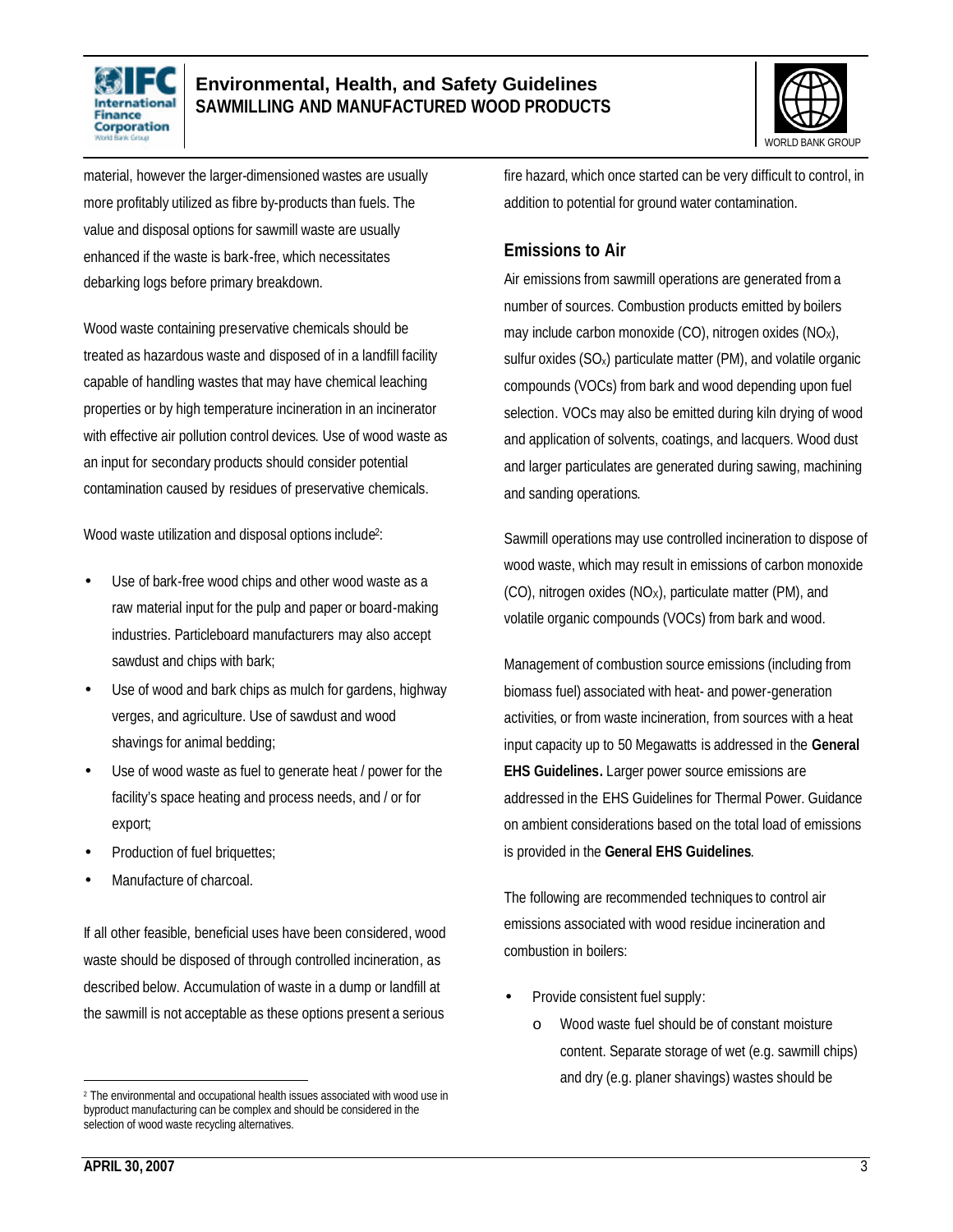



maintained and stockpiles protected from the elements.

- o Fuel feeding to the boiler/ incinerator should maintain a constant proportion of wet and dry fuel;
- Maintaining an optimal air: fuel ratio appropriate for different fuel mixtures. Install capability for independent adjustment of both the supply of wood waste and combustion air to the boiler / incinerator;
- Where fly ash reinjection is used to improve furnace efficiency, the incoming ash stream should be presorted using sand classifiers. Small ash particles and sand should be sent to the ash pile;
- Ash from incineration of wood waste should be stored in a contained, wind resistant area until it has fully cooled. Ash may be returned to the forest or other sites for use as a fertilizer and soil improver;
- Use of cyclones, baghouse filters and / or electrostatic precipitators, and / or scrubbers to control particulate emissions to the site-specific requirements.

Recommendations to prevent, minimize, and control emissions of VOCs during kiln drying of wood and application of solvents, coatings, and lacquers include:

- Collection and distillation recovery of cleaning solvents;
- Reformulation of coatings to reduce VOC content including, where a high-gloss finish is not required, the use of waterborne coatings;
- Enclosure of dip baths to the extent possible and provision of controlled solvent extraction;
- Use of High Volume Low Pressure (HVLP) spraying or electrostatic spray systems to improve spray transfer efficiency;
- Use of enclosed booths for spraying activities. Air recirculation into the spray booth should be used to reduce the volume of air that needs to be treated before release;

• Removal of VOCs from the air stream either by combustion or absorption onto carbon filters. Combustion can be either thermal or catalytic. Absorption onto carbon filters is efficient but may not be feasible in areas where there is no system for recovering the solvents;

Wood dust and larger particulates are generated during sawing, machining and sanding operations. Local extraction systems should be provided for locations at which these particulates are formed, including saws, sanding, shaping, and routing machines<sup>3</sup>. Cyclones or bag filters are typically employed to remove particulates from the air stream before release. Filtered air may be returned to the workplace which reduces space heating requirements where applicable. Good housekeeping practices should also be employed to minimize dust generation.

#### **Wastewater**

#### *Industrial Process Wastewater*

Wastewater effluent from sawmills is generated from runoff from irrigated storage areas known as log yards and log ponds. Wastewater is also generated from chemical coating of wood. Toxic wood preservation chemicals may include polynuclear aromatic hydrocarbons, pentachlorophenol, other pesticides, and compounds of chrome, copper and arsenic. Process wastewater containing chemical preservatives should be contained as part of a closed loop application system.

The runoff from log yards and log ponds may contain toxic chemicals (such as tannins, phenols, resins, and fatty acids) leached from the timber, and soil and other materials washed out of the bark. The leachate typically has a high BOD (150 - 5000 mg/l) and COD (750 – 7500 mg/l). Recommendations to

 $\overline{a}$ <sup>3</sup> Specific local exhaust ventilation controls for various machines and equipment can be found at US Department of Labor, Occupational Safety and Health Administration (OSHA), Wood Products: Sawmills e-Tool: Plant Wide Hazards, 2003, available at: http://www.osha-slc.gov/SLTC/etools/sawmills/dust.html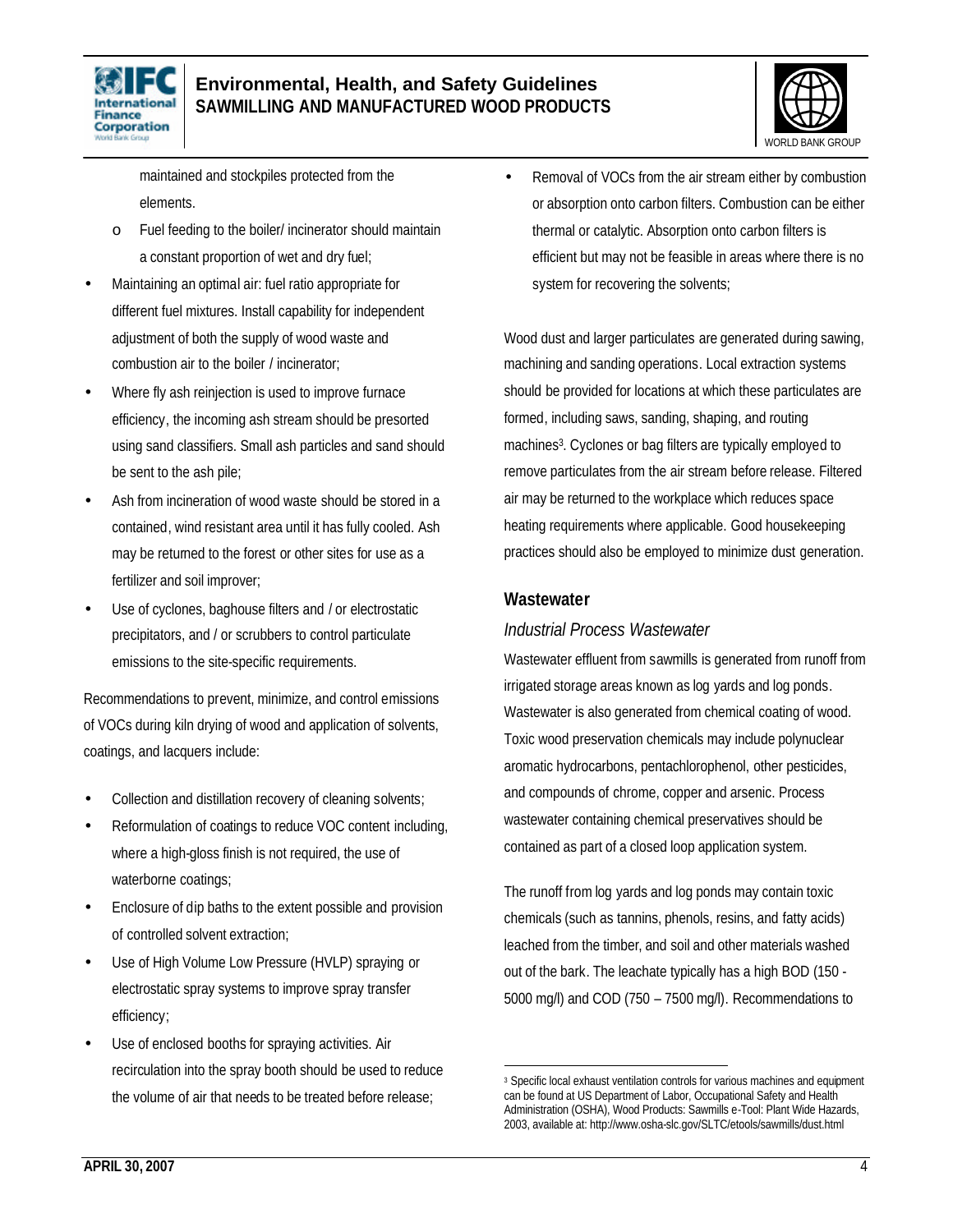



prevent, minimize, and control effluents from stored timber include:

- Containment of runoff from log yards through use of impervious surfaces, sealed joints, and spill containment curbs to prevent leaching of contaminated waters into the soil and groundwater;
- Lining of log ponds to prevent contaminants leaching into the soil and groundwater;
- Recycling of irrigation water to limit effluent releases to ground and surface waters;
- Stormwater from process areas should be segregated from stormwater in non-process areas and managed as described in the **General EHS Guidelines**.

Recommendations to prevent and minimize effluents from stored timber include:

- Runoff from log yards should be properly contained with impervious surfaces, sealed joints, and spill containment curbs to prevent leaching of contaminated waters into the soil and groundwater;
- Log ponds also should be contained to prevent contaminants leaching into the soil and groundwater;
- Irrigation water should be recycled to limit effluent releases to ground and surface waters;

#### *Process Wastewater treatment*

Techniques for treating industrial process wastewater in this sector include: separation of floatable solids such as wood fines using Dissolved Air Floatation (DAF); filtration for separation of filterable solids; flow and load equalization; sedimentation for suspended solids reduction using clarifiers; biological treatment, typically aerobic treatment, for reduction of soluble organic matter (BOD); dewatering and disposal of residuals in designated waste landfills, recognizing that some residuals may

be hazardous. Additional engineering controls may be required for (i) arsenic removal using ion exchange or membrane processes such as reverse osmosis, (ii) advanced metals removal using ion exchange or membrane filtration or other physical/chemical treatment technologies, (ii) removal of recalcitrant organics, pesticides, wood preservatives, and non biodegradable COD using activated carbon or advanced chemical oxidation, and (iii) reduction in effluent toxicity using appropriate technology (such as reverse osmosis, ion exchange, activated carbon, etc.)

Management of industrial wastewater and examples of treatment approaches are discussed in the **General EHS Guidelines**. Through use of these technologies and good practice techniques for wastewater management, facilities should meet the Guideline Values for wastewater discharge as indicated in the relevant table of Section 2 of this industry sector document.

#### *Other Wastewater Streams & Water Consumption*

Guidance on the management of non-contaminated wastewater from utility operations, non-contaminated stormwater, and sanitary sewage is provided in the **General EHS Guidelines**. Contaminated streams should be routed to the treatment system for industrial process wastewater. Recommendations to reduce water consumption, especially where it may be a limited natural resource, are provided in the **General EHS Guidelines**.

#### **Hazardous Materials Management**

Facilities involved in application of wood preservative treatments or the coating of products may store large volumes of hazardous chemicals such as wood preservatives, paints, lacquers, and solvents. Wood preservation typically involves dipping or pressurized treatment processes utilizing pesticide-based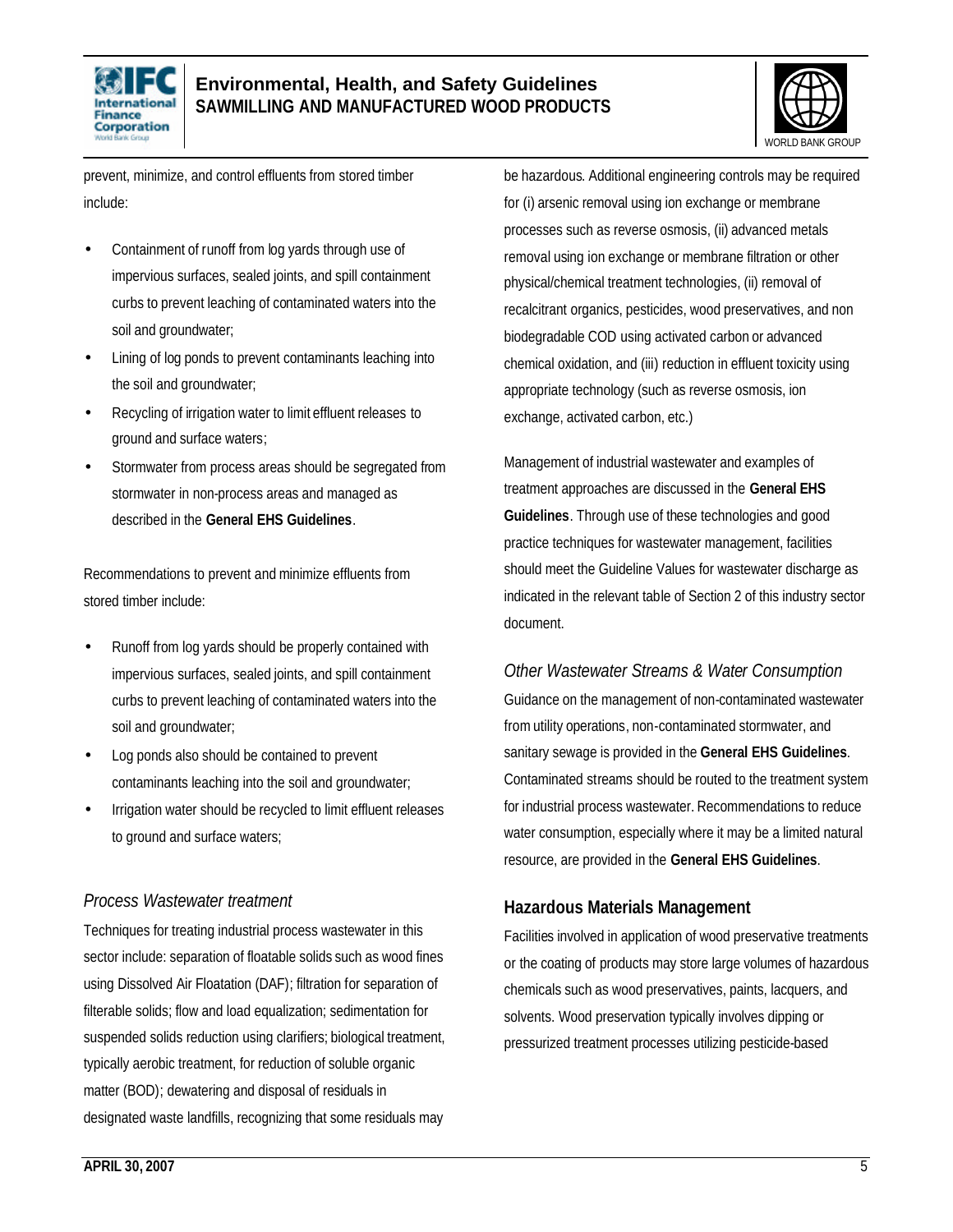



preservatives diluted in water or oil.<sup>4</sup> Chromated copper arsenate (CCA) is a common wood preservation chemical, however its use is being limited in some countries due to reported toxic effects on the environment. A variety of alternatives are available on the market including ACQ (containing copper oxide and quaternary ammonium), Copper Azole and Borates for use in dry situations, in addition to alternative building materials.<sup>5</sup>

In addition to the recommendations for the safe storage and handling of hazardous materials provided in the **General EHS Guidelines**, the following measures, specific to wood preservative treatment facilities, should be adopted where appropriate:

- Storage tanks and components should meet international standards for structural design integrity and operational performance;
- Chemical storage and treatment sites and tanks should be situated in containment areas for example, a covered, walled, concrete area beneath which there is an impermeable membrane. Any spills into this area should drain into a tank / sump, located in a contained area from which leaks can be detected;
- Level gauges, alarms, and cutoff systems on storage tanks should be installed to decrease the risk of overfilling;
- Tankers delivering bulk shipments of treatment chemicals should employ spill prevention measures, as discussed in the **General EHS Guidelines**;
- A contained and impermeable post treatment dripping zone should be located within the total containment area. Residue from dripping timber should be collected for reuse;
- Treatment chemicals which can be heat-cured onto wood should be adopted to prevent leaching properties. The curing machine should be located within the containment area;
- Treated wood that is cured may be stored in the open. If not cured, wood should be covered and storm water should be collected and treated, as described above in the 'Wastewater' section.

# **1.2 Occupational Health and Safety**

Occupational health and safety issues during the construction and decommissioning of sawmills and manufactured wood products manufacturing plants are common to those of most large industrial facilities, and their prevention and control is discussed in the **General EHS Guidelines**.

Occupational health and safety issues associated with sawmilling and wood products manufacturing primarily include:

- Physical hazards
- Noise
- Dust
- **Chemicals**
- **Explosions**
- Confined spaces

#### **Physical Hazards**

The most severe injuries in this sector are usually attributable to the failure of Lockout -Tagout systems. Robust Lockout - Tagout procedures as described in the **General EHS Guidelines** should be devised and practiced regularly.

#### *Machine Safety*

Wood processing plants employ various kinds of cutting equipment, for example saws, routers, chippers, planers,

 $\overline{a}$ <sup>4</sup> See the occupational health and safety section of this document for health hazards associated with wood preservatives.

<sup>5</sup> US EPA Advisory, available at:

http://www.epa.gov/oppad001/reregistration/cca/alternativestocca.htm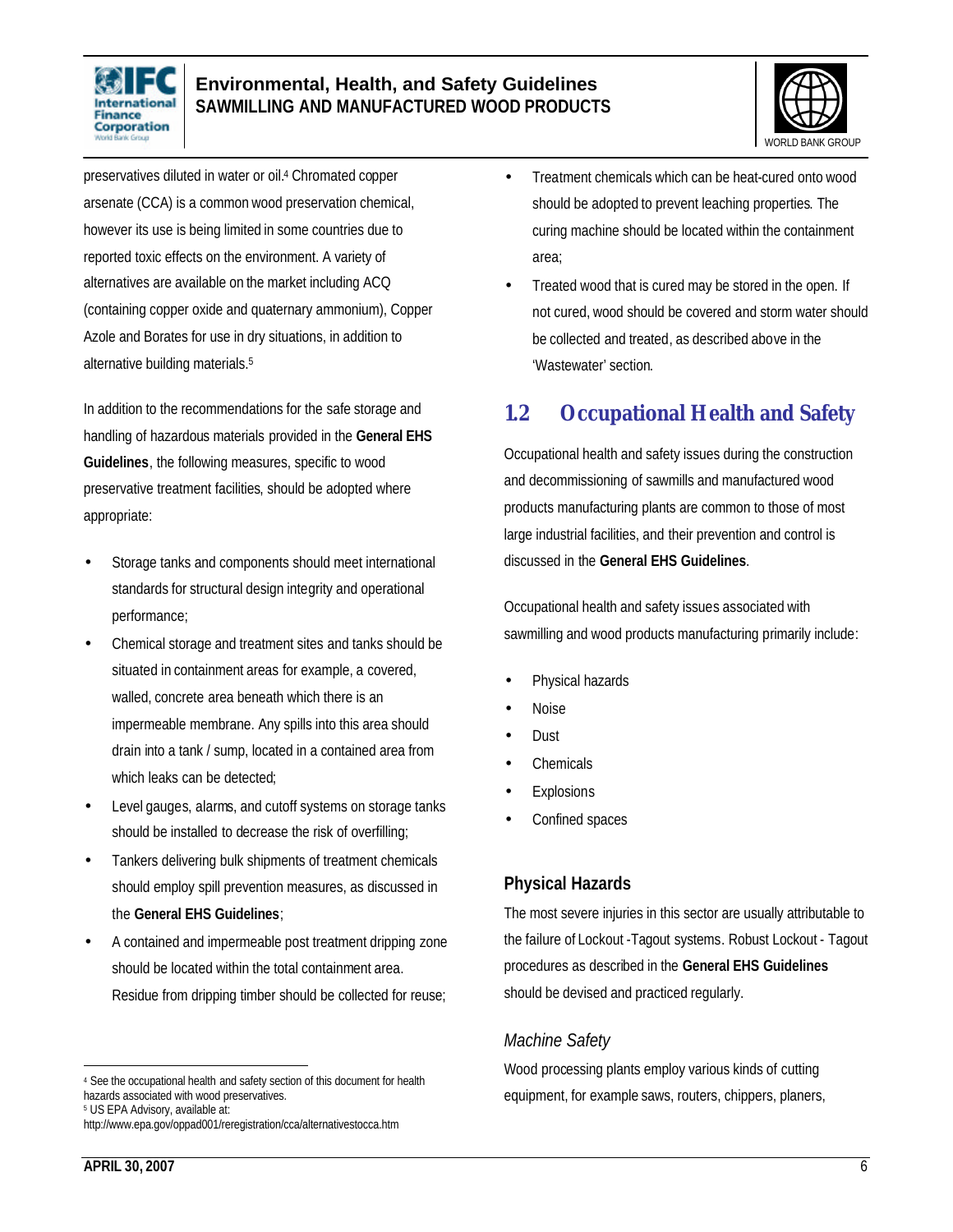



sanders, slicers, peelers, etc. Debarkers may also expose workers to injury. Cutting and debarking equipment is often in rapid motion. Accidents often happen when machines are inadvertently switched on during maintenance and cleaning.

The following recommendations to prevent, minimize, and control injuries from cutting and debarking<sup>6</sup> equipment should be adopted where appropriate:

- All cutting and debarking equipment, such as circular saws and rotary debarkers, should be fitted with safety guards or interlocks capable of preventing access to moving parts;
- Workers should be trained in the safe use of cutting and debarking equipment, such as the use of push-sticks and other means to move timber past a blade while keeping all parts of the body away from the blade;
- Work stations should be aligned to minimize human danger from fragments which could arise from breakage;
- Saws and debarking equipment should be regularly inspected and maintained to prevent equipment failure;
- All personnel operating cutting equipment should use protective eyewear, and other PPE as necessary. Saws should be equipped with screens or other devices to protect the worker from log kick-back.

### *Log Handling Activities*

Logs are generally unloaded from railroad cars or heavy trucks and stacked by machines before being moved to log conveyors and log decks for processing in the sawmill. Injuries due to vehicle movement in log yards are common, in addition to injuries from logs that roll off or are dropped by handling equipment or are dislodged from log stacks. Logs may also be stored in log ponds prior to conveyance to the sawmill.

The following measures are recommended to prevent, minimize, and control injury in log yards and log ponds include<sup>7</sup>:

- Complete mechanization of log yard activities to reduce human contact with logs during handling and stacking activities;
- Transport routes within log yards should be clearly demarcated and vehicle movement should be closely controlled;
- Log stacks should not be higher than a safe height defined by risk assessment which should take account of sitespecific circumstances including stacking methodology;<sup>8</sup>
- Access to log yards should be restricted to authorized personnel;
- Log decks should have stops, chains, or other guards to prevent logs from rolling down and off the deck;
- Workers should be trained in safe working procedures in log stack and deck areas, including avoidance of falling logs and planning of escape routes;
- Workers should be provided with protective steel capped boots, hardhats, and high visibility jackets;
- All mobile equipment should have audible reversing alarms;
- Workers should be trained in procedures to minimize injury during movement of logs to log ponds;
- Guardrails and handrails should be installed to prevent accidental falls in log ponds. Walkways and floats should be properly anchored;
- Pond boat operators should be trained in safety measures, and boats should have adequate lifesaving equipment. Facilities to provide warmth should be available in case pond workers fall into the water in cold climates;

 $\overline{a}$ 

<sup>6</sup> Specific techniques for minimizing injuries associated with cutting and debarking equipment can be found at US OSHA (2003), available at: http://www.osha-slc.gov/SLTC/etools/sawmills/log\_breakdown.html

<sup>1</sup> 7 Specific techniques for log receiving and handling can be found at US OSHA (2003), available at: http://www.osha-slc.gov/SLTC/etools/sawmills/receive.html and http://www.osha-slc.gov/SLTC/etools/sawmills/convey.html <sup>8</sup> Manual stacking operations may typically limit stacking height to 2 meters while mechanical stacking operations may safely work with greater stacking heights.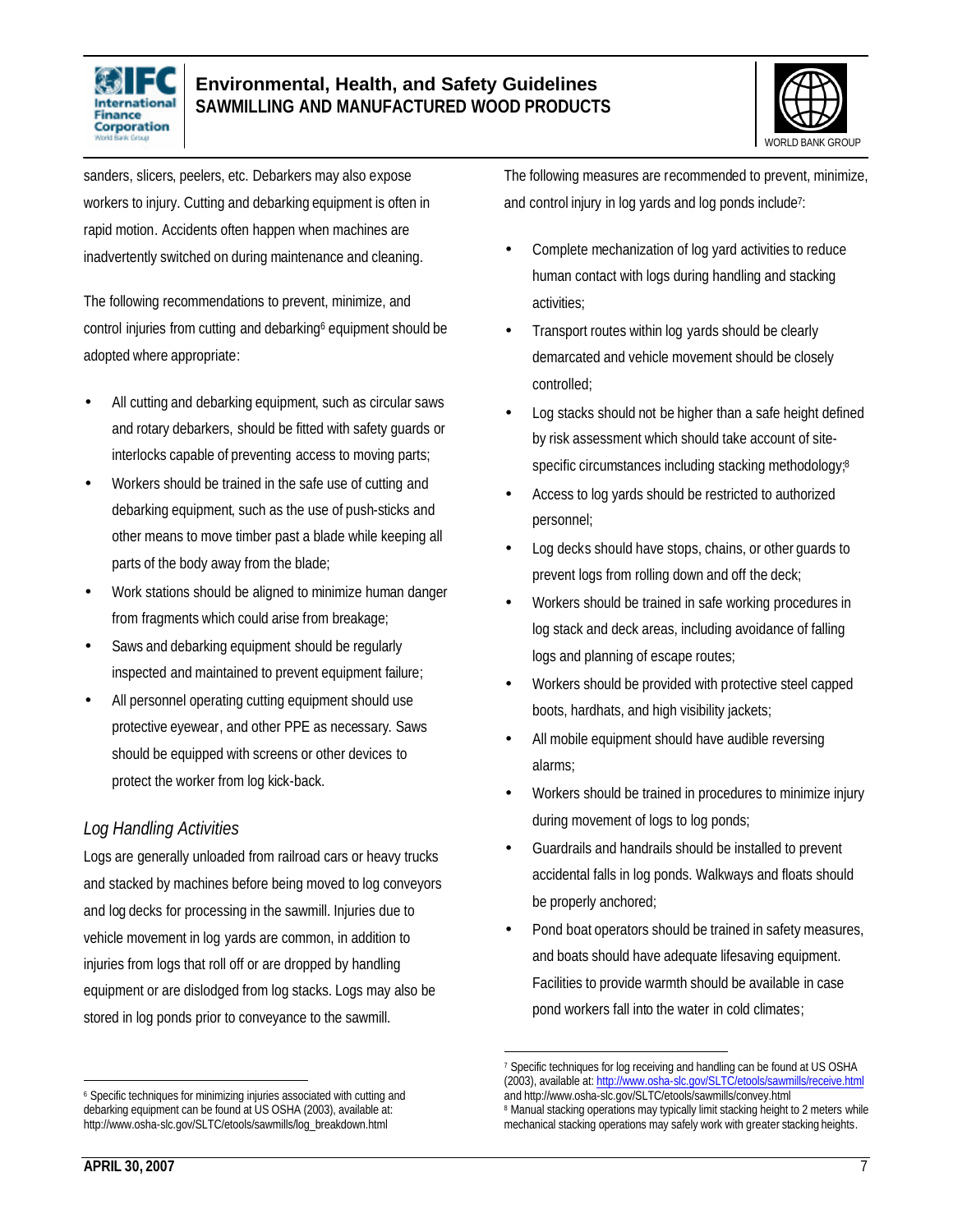



#### *Conveyor Systems*

Sawmills typically transport wood using electric, movable, multiroute conveyor systems. Conveyors under high tension may break, resulting in injury. Clothing or limbs can also become entangled in conveyors.

The following measures are recommended to prevent, minimize, and control injury from conveyor systems include:

- Plant design should emphasize simple conveyor routes that are clearly demarcated, with use of skirt boards to prevent access as necessary;
- Moving gears, chains, and rollers should be fully enclosed;
- Hard hats should be worn in areas where elevated conveyors are in use;
- Conveyor belt arrestors should be installed to stop the conveyor in the event of a belt failure;
- Belts should be inspected on a daily basis by trained personnel to ensure that they are in good working order. Lockout - Tagout systems for maintenance activities are addressed in the **General EHS Guidelines**.

#### *Lifting, Repetitive Work, and Work Posture*

Sawmill and wood manufacturing activities may involve movement of heavy pieces of equipment or timber, resulting in injuries to the back if lifting is not done correctly. In addition, many of the process tasks are repetitive and can lead to strains / injuries to hands and arms. Recommended management approaches to reduce these types of injuries are discussed in the **General EHS Guidelines**.

#### **Noise**

Sawmill and wood manufacturing operations may result in elevated noise levels. In addition to occupational noise management recommendations in the **General EHS** 

**Guidelines**, industry specific measures to prevent, minimize, and control injury due to noise include:

- Enclose machines and equipment with elevated noise emissions (e.g. in excess of 85dB(A)) in noise reduction housings;
- Conduct regular maintenance, including water lubrication of machines and cutting blades, and resin build-up removal;
- Adjust circular saw parameters (e.g. bite depth, blade angle, blade speed) in relation to the timber being cut and the machinery used;
- Consider use of low noise sawblades, in addition to other less noisy equipment, e.g. frame saws;
- Provide workers with appropriate PPE including hearing protection.

#### **Dust**

Wood dust inhalation may cause irritation, asthma, allergic reaction, and nasopharyngeal cancer amongst wood processing workers. The potential hazard to human health depends on the type of wood being processed with the wood from some tree species having a more serious potential impact than others (e.g. hardwoods, such as oak, beech, teak, mahogany, walnut, mahogany, and birch). Dust exposure should be prevented and controlled through the adoption and maintenance of effective extraction and filtration systems<sup>9</sup> as described in the 'Environment' section above and supplemented by the use of Personal Protection Equipment (PPE) such as masks and respirators, as necessary.

<sup>1</sup> 9 Specific local exhaust ventilation controls for various machines and equipment can be found at US OSHA 2003. Available at: http://www.oshaslc.gov/SLTC/etools/sawmills/dust.html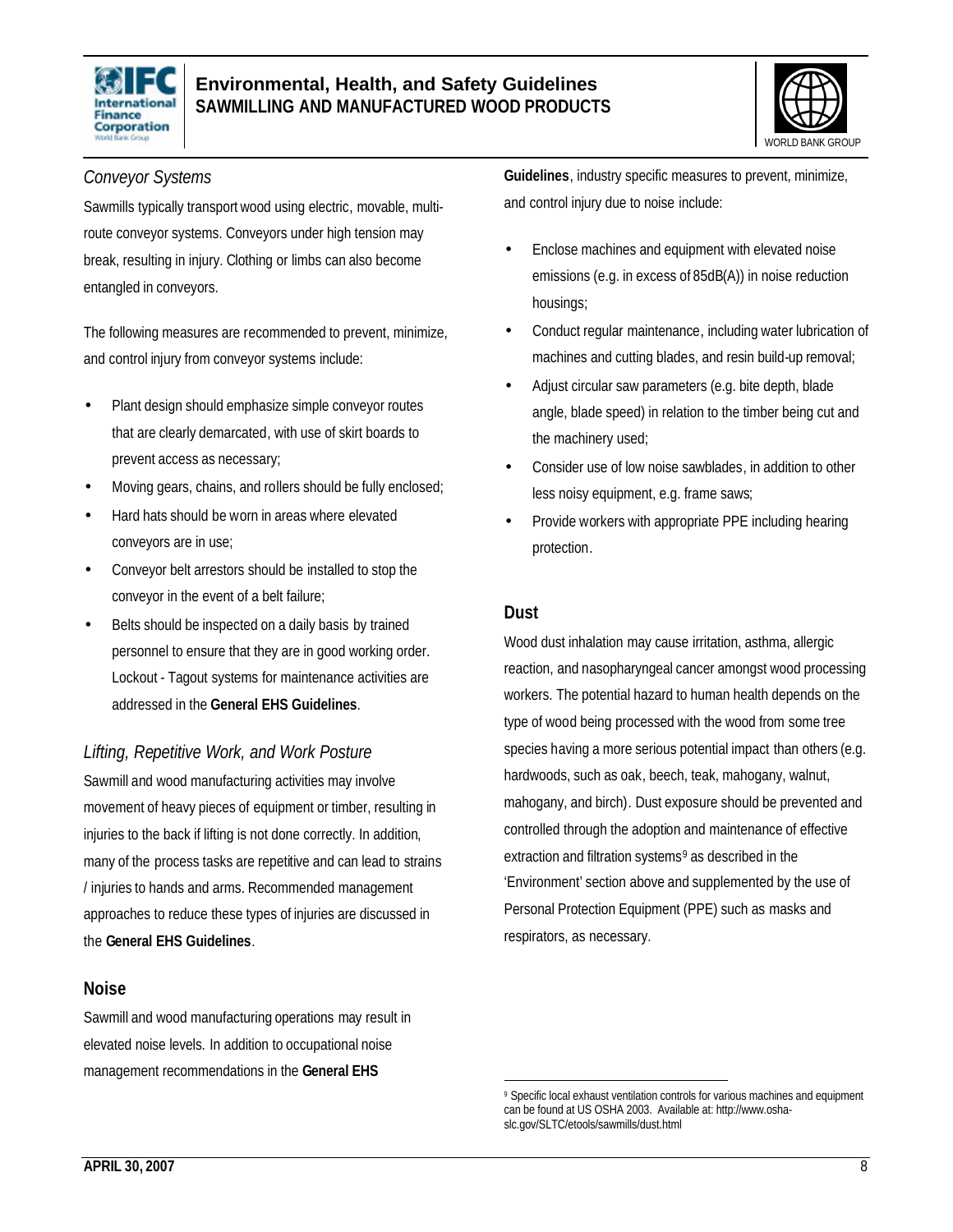



#### **Chemicals**

Workers may be exposed to elevated levels of hazardous chemicals, including solvents<sup>10</sup>, during application of preservative treatments, painting or varnishing.

Recommended techniques to prevent and control chemical exposure include11:

- Substitution of solvent-based coatings and adhesives with less toxic alternatives;
- Use of automated techniques for coating and adhesive application;
- Use of local exhaust ventilation in areas with high chemical vapor concentrations, such as manual spray, rolling, and brushing, in addition dip coating and other automated coating processes. Manual spraying and dip coating should be undertaken in separate, ventilated areas using enclosures or capture hoods supplemented by the use of PPE such as masks and respirators, as necessary;
- When necessary, workers should have adequate protective clothing to prevent chemical contact with the skin, eyes, or via inhalation.

Further recommendations for the implementation of occupational health and safety management programs and measures are described in the **General EHS Guidelines** as applicable to hazardous materials management and chemical occupational health and safety hazards.

#### **Explosion**

Wood products manufacturing, particularly when machining dried wood, may produce fine combustible dust which can be explosive in air. Where solvents are used for the application of coatings by spraying there is a high risk of solvent explosions. Explosion risk can be minimized by application of the prevention and control of dust accumulation as described in the 'Environmental' section of this guideline.

In addition, recommendations to prevent and control the explosion hazard related to dust and solvents include:

- Regular housekeeping to ensure that dust is removed from the facility, including a biannual blow down or vacuuming of the entire facility (e.g. roof rafters);
- Eliminating all sources of ignition from the working environment, including:
	- o Use of electrical equipment of at least IP64 rating
	- o Elimination of naked flames, such as burner flames, welding or cutting torches, matches, cigarette lighters, and heaters
	- o Control of hot surfaces, such as operating internal combustion engines, frictional sparks, heated wires, glowing metals, and overheated bearings
	- o Control of portable, battery powered equipment e.g. radios, mobile phones etc.
	- o Safe use of certain chemicals, for example peroxide hardening products which can be self-heating or result in spontaneous combustion
	- o Installation of spark detection and dousing systems in dust control equipment
	- o Electrical grounding of conveyors and dust control systems to prevent discharge of static electricity
- Use of explosion relief panels on all dust moving equipment and in buildings;

 $\overline{a}$ 10 The solvents most commonly used in these coatings include toluene, xylenes, methyl ethyl ketone (MEK), methyl isobutyl ketone (MIBK), and methanol. The acid-catalyzed coatings contain formaldehyde. All of these solvents have shortterm effects such as irritation of the eyes, nose, and throat, and headaches, dizziness, confusion, fatigue, and nausea. The longer-term effects include reproductive problems, central nervous system disorders, and damage to the lungs, liver, and kidneys. US OSHA (2003) <sup>11</sup> US OSHA (2003).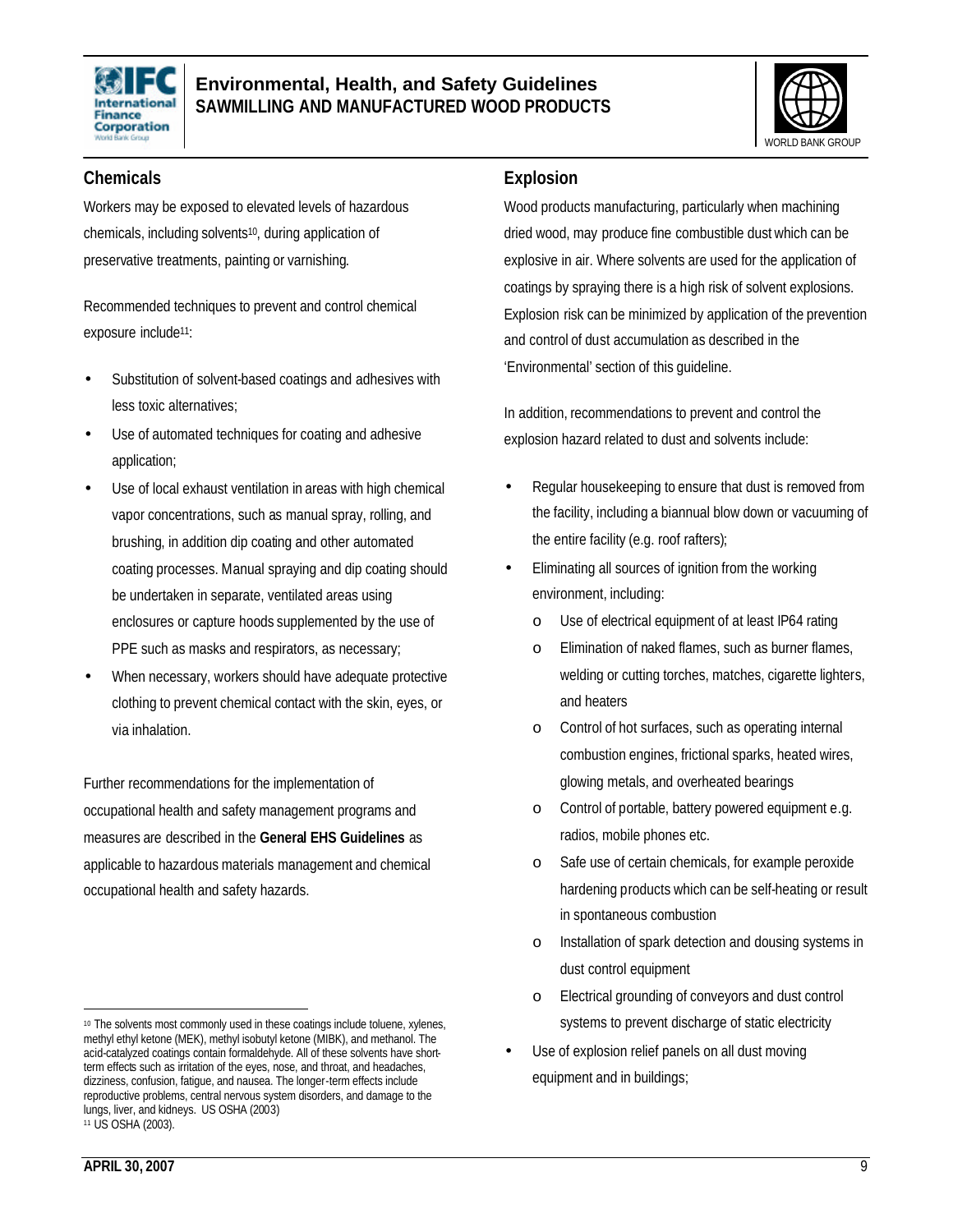



- Mills and plants should be equipped with adequate and accessible firefighting equipment including automatic sprinkler systems;
- Workers should be trained in emergency evacuation procedures and first line of attack fire fighting techniques.

### **1.3 Community Health and Safety**

Community health and safety issues during the construction and decommissioning of sawmills and wood based products manufacturing plants are common to those of most large industrial facilities, and their prevention and control is discussed in the **General EHS Guidelines**.

Community health and safety issues associated with sawmilling and wood products manufacturing primarily include exposure to dust and smoke. Dust generation from process activities and smoke resulting from waste wood disposal incinerators may result in impacts to the air quality of local communities. Operators should ensure that the techniques to mitigate impacts described in the 'Environment' section ensure that local communities are not adversely affected.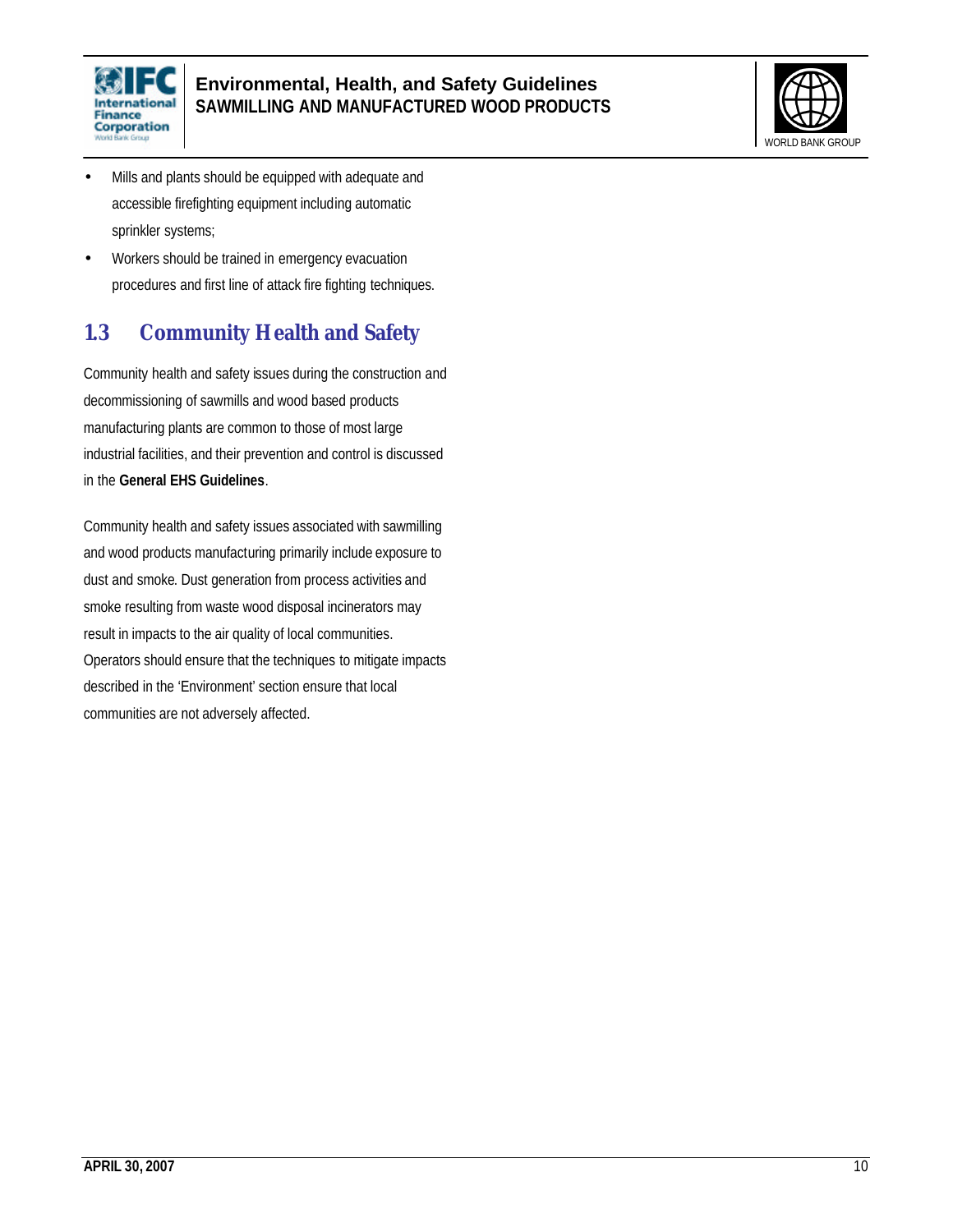



### **2.0 Performance Indicators and Monitoring**

#### **2.1 Environment**

#### **Emissions and Effluent Guidelines**

Table 1 presents emission guidelines for process operations in the sawmilling and manufactured wood products sector. Guideline values for process emissions and effluents in this sector are indicative of good international industry practice as reflected in relevant standards of countries with recognized regulatory frameworks. These guidelines are achievable under normal operating conditions in appropriately designed and operated facilities through the application of pollution prevention and control techniques discussed in the preceding sections of this document. These levels should be achieved, without dilution, at least 95 percent of the time that the plant or unit is operating, to be calculated as a proportion of annual operating hours. Deviation from these levels in consideration of specific, local project conditions should be justified in the environmental assessment.

Effluent guidelines in table 2 are applicable for direct discharges of treated effluents to surface waters for general use. Sitespecific discharge levels may be established based on the availability and conditions in use of publicly operated sewage collection and treatment systems or, if discharged directly to surface waters, on the receiving water use classification as described in the **General EHS Guidelines**.

Combustion source emissions guidelines associated with steam- and power-generation activities from sources with a heat input capacity equal to or lower than 50 MW are addressed in the **General EHS Guidelines** with larger power source emissions addressed in the **EHS Guidelines for Thermal Power**. Guidance on ambient considerations based on the total load of emissions is provided in the **General EHS Guidelines**.

| Table 1: Emission levels for sawmill facilities |                    |                        |  |  |
|-------------------------------------------------|--------------------|------------------------|--|--|
| <b>Pollutants</b>                               | <b>Units</b>       | <b>Guideline Value</b> |  |  |
| Wood dust                                       | mq/Nm <sup>3</sup> | 50                     |  |  |
| VOCs                                            | mq/Nm <sup>3</sup> | 20                     |  |  |

| Table 2: Effluent Levels for wood treatment and                               |                                           |                        |  |  |  |
|-------------------------------------------------------------------------------|-------------------------------------------|------------------------|--|--|--|
| preservation effluent <sup>a</sup>                                            |                                           |                        |  |  |  |
| <b>Pollutants</b>                                                             | <b>Units</b>                              | <b>Guideline Value</b> |  |  |  |
| рH                                                                            | S.U.                                      | 6 – 9                  |  |  |  |
| BOD <sub>5</sub>                                                              | mq/L                                      | 50                     |  |  |  |
| <b>COD</b>                                                                    | mq/L                                      | 150                    |  |  |  |
| <b>TSS</b>                                                                    | mg/L                                      | 50                     |  |  |  |
| Oil & Grease                                                                  | mg/L                                      | 10                     |  |  |  |
| Phenol                                                                        | mq/L                                      | 0.5                    |  |  |  |
| Arsenic                                                                       | mg/L                                      | 0.1                    |  |  |  |
| Chromium                                                                      |                                           |                        |  |  |  |
| - Total                                                                       | mq/L                                      | 0.5                    |  |  |  |
| - Hexavalent                                                                  |                                           | 0.1                    |  |  |  |
| Copper                                                                        | mq/L                                      | 0.5                    |  |  |  |
| <b>Fluorides</b>                                                              | mq/L                                      | 5                      |  |  |  |
| PAHs (each)                                                                   | mq/L                                      | 0.05                   |  |  |  |
| <b>Dioxins/Furans</b>                                                         | mg/L                                      | 0.1                    |  |  |  |
| Pesticides (each)                                                             | mq/L                                      | 0.05                   |  |  |  |
| <b>Toxicity</b>                                                               | To be determined on a case specific basis |                        |  |  |  |
| Temperature                                                                   | $\circ$ C                                 | < 3 <sup>b</sup>       |  |  |  |
| Notes:                                                                        |                                           |                        |  |  |  |
| a Process wastewater containing chemical preservatives should be contained as |                                           |                        |  |  |  |

 Process wastewater containing chemical preservatives should be contained as part of a closed loop application system.

**<sup>b</sup>** At the edge of a scientifically established mixing zone which takes into account ambient water quality, receiving water use, potential receptors and assimilative capacity

#### **Resource Use**

Table 3 provides examples of resource consumption indicators for the sector. Industry benchmark values are provided for comparative purposes only and individual projects should target continual improvement in these areas.

#### **Environmental Monitoring**

Environmental monitoring programs for this sector should be implemented to address all activities that have been identified to have potentially significant impacts on the environment, during normal operations and upset conditions. Environmental monitoring activities should be based on direct or indirect indicators of emissions, effluents, and resource use applicable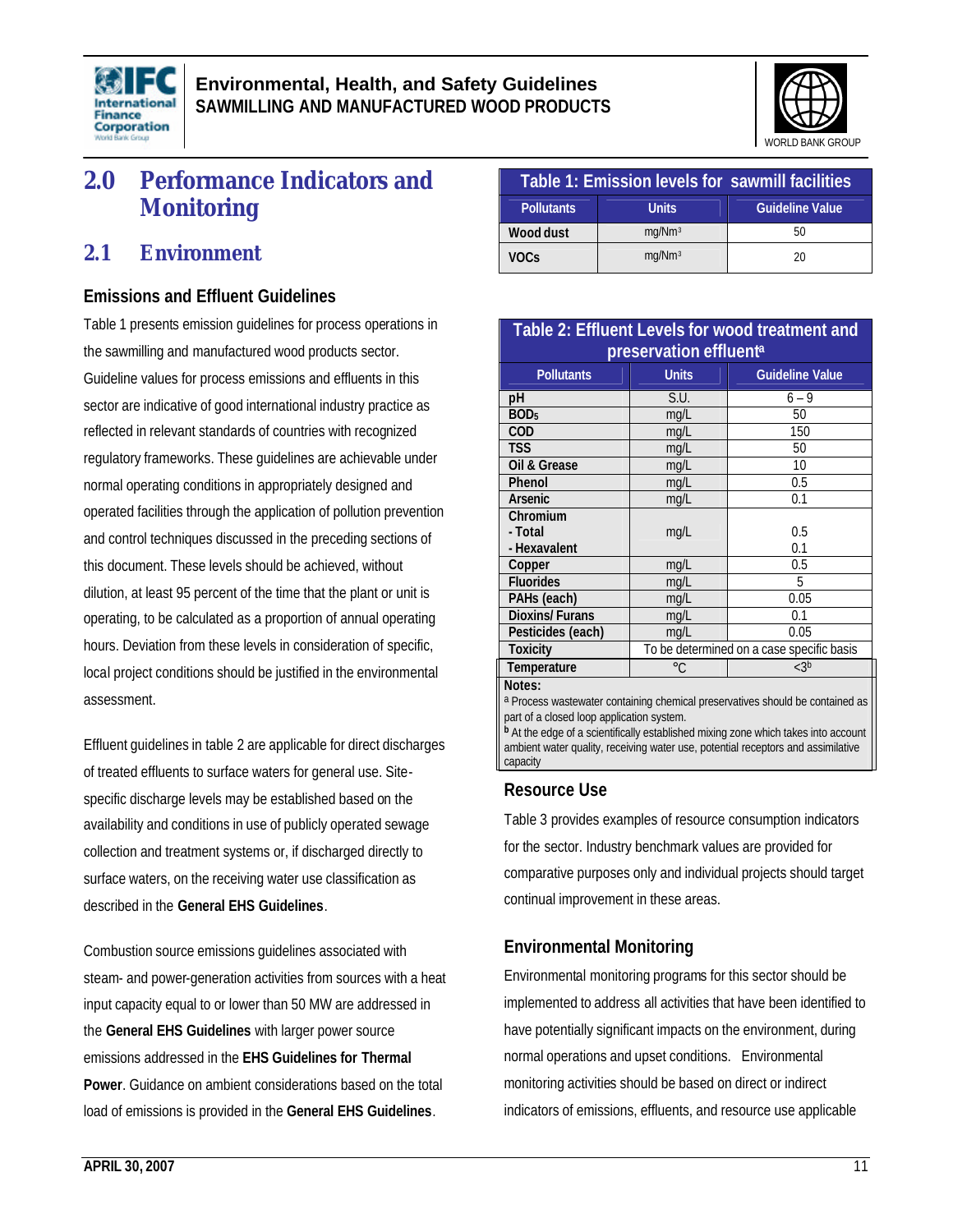



to the particular project. Monitoring frequency should be sufficient to provide representative data for the parameter being monitored. Monitoring should be conducted by trained individuals following monitoring and record-keeping procedures and using properly calibrated and maintained equipment. Monitoring data should be analyzed and reviewed at regular intervals and compared with the operating standards so that any necessary corrective actions can be taken. Additional guidance on applicable sampling and analytical methods for emissions and effluents is provided in the **General EHS Guidelines**.

| <b>Table 3: Resource and Energy Consumption</b>                                                                                                |                                                                                            |                                     |  |  |
|------------------------------------------------------------------------------------------------------------------------------------------------|--------------------------------------------------------------------------------------------|-------------------------------------|--|--|
| Inputs per unit of<br>product                                                                                                                  | <b>Units</b>                                                                               | <b>Industry</b><br><b>Benchmark</b> |  |  |
| <b>Sawmills</b>                                                                                                                                |                                                                                            |                                     |  |  |
| Water used per unit of<br>production                                                                                                           | 1/m <sup>3</sup>                                                                           | 290                                 |  |  |
| Raw materials<br>consumption per unit of<br>production                                                                                         | Conversion efficiency,<br>i.e. useful output (m3)<br>divided by round logs<br>$(m3)$ input | 60%                                 |  |  |
| <b>Processing Plant</b>                                                                                                                        |                                                                                            |                                     |  |  |
| Electricity consumption<br>per unit of production                                                                                              | kWh/m <sup>3</sup>                                                                         | 255                                 |  |  |
| Water used per unit of<br>production                                                                                                           | 1/m <sup>3</sup>                                                                           | 290                                 |  |  |
| Ex. Raw materials<br>consumption per unit of<br>production                                                                                     | Conversion efficiency,<br>i.e. useful output (m3)<br>divided by sawn<br>timber (m3) input  | 40%                                 |  |  |
| Notes:<br>Chamberlain et<br>$(2005)$ ,<br>Crown<br>Source:<br>al<br><b>Building</b><br>Research<br>and<br>Establishment (1999), Suttie (2004.) |                                                                                            |                                     |  |  |

### **2.2 Occupational Health and Safety**

#### **Occupational Health and Safety Guidelines**

Occupational health and safety performance should be evaluated against internationally published exposure guidelines, of which examples include the Threshold Limit Value (TLV®) occupational exposure guidelines and Biological Exposure Indices (BEIs®) published by American Conference of

Governmental Industrial Hygienists (ACGIH),12 the Pocket Guide to Chemical Hazards published by the United States National Institute for Occupational Health and Safety (NIOSH),<sup>13</sup> Permissible Exposure Limits (PELs) published by the Occupational Safety and Health Administration of the United States (OSHA),<sup>14</sup> Indicative Occupational Exposure Limit Values published by European Union member states,15 or other similar sources.

#### **Accident and Fatality Rates**

Projects should try to reduce the number of accidents among project workers (whether directly employed or subcontracted) to a rate of zero, especially accidents that could result in lost work time, different levels of disability, or even fatalities. Facility rates may be benchmarked against the performance of facilities in this sector in developed countries through consultation with published sources (e.g. US Bureau of Labor Statistics and UK Health and Safety Executive)<sup>16</sup>.

### **Occupational Health and Safety Monitoring**

The working environment should be monitored for occupational hazards relevant to the specific project. Monitoring should be designed and implemented by accredited professionals<sup>17</sup> as part of an occupational health and safety monitoring program. Facilities should also maintain a record of occupational accidents and diseases and dangerous occurrences and accidents. Additional guidance on occupational health and safety monitoring programs is provided in the **General EHS Guidelines**.

 $\overline{a}$ <sup>12</sup> Available at: http://www.acgih.org/TLV/ and http://www.acgih.org/store/

<sup>13</sup> Available at: http://www.cdc.gov/niosh/npg/

<sup>14</sup> Available at:

http://www.osha.gov/pls/oshaweb/owadisp.show\_document?p\_table=STANDAR DS&p\_id=9992

<sup>15</sup> Available at: http://europe.osha.eu.int/good\_practice/risks/ds/oel/

<sup>16</sup> Available at: http://www.bls.gov/iif/ and

http://www.hse.gov.uk/statistics/index.htm

<sup>17</sup> Accredited professionals may include Certified Industrial Hygienists, Registered Occupational Hygienists, or Certified Safety Professionals or their equivalent.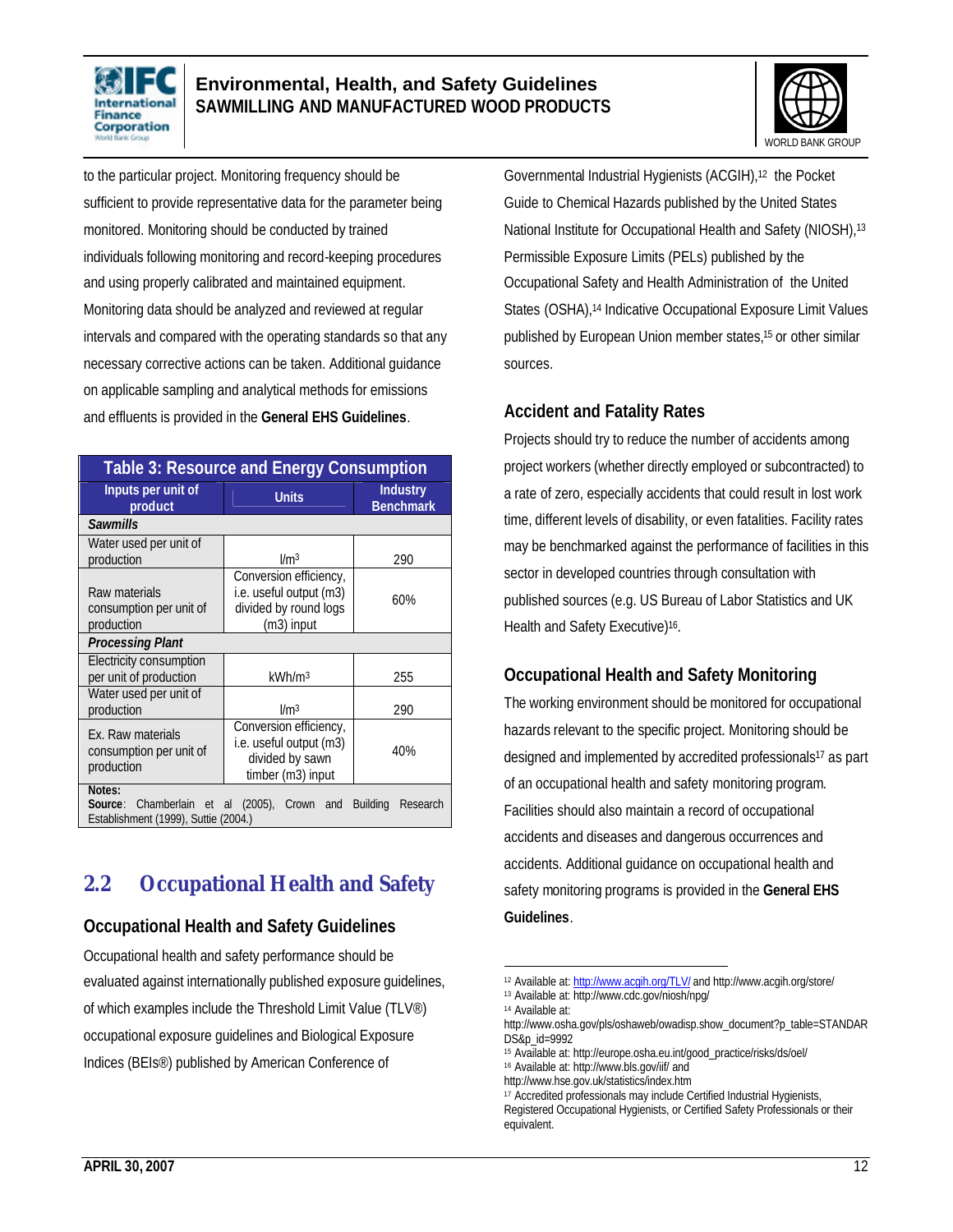



### **3.0 References and Additional Sources**

American Academy of Pediatrics, Committee on Environmental Health. 2004. Ambient Air Pollution: Health Hazards to Children. Pediatrics 114 (6) 1699- 1707.

Borga P., T. Elowson, and K. Liukko. 1996. Environmental loads from watersprinkled softwood timber. 1. Characteristics of an open and a recycling water system. Environmental Toxicology and Chemistry 15(6):856-867.

Pope, C. Arden III, R.T. Burnett, M.J. Thun, E.E. Calle, D. Krewski, K. Ito, and G.D. Thurston. 2002. Lung Cancer, Cardiopulmonary Mortality, and Long-term Exposure to Fine Particulate Air Pollution Journal of the American Medical Association (JAMA) 2002;287:1132-1141. Available at http://jama.highwire.org/cgi/content/abstract/287/9/1132

Carnegie Mellon University Green Design Institute. 2006. Economic Input-Output Life Cycle Assessment (EIO-LCA) model. Available at http://www.eiolca.net/

Carroll Hatch International. 1996. Energy Efficiency Opportunities in the Solid Wood Industries. Vancouver: Carroll-Hatch International. Available at http://oee.rncan.gc.ca/infosource/pdfs/M27-01-828E.pdf

Chamberlain D, H. Essop, C. Hougaard, S. Malherbe, and R. Walker. 2005. Genesis Report Part I: The contribution, costs, and development opportunities of the Forestry, Timber, Pulp and Paper industries in South Africa. Johannesburg: Genesis Analytics (Pty) Ltd.

Crown and Building Research Establishment (BRE). 1999. Approved environmental profile. Available at http://cig.bre.co.uk/envprofiles/

Department for the Environment Farming and Rural Affairs (DEFRA), United Kingdom (UK). 2003. Secretary of State's Guidance for the Particleboard, Oriented Strand Board and Dry Process Fibreboard Sector. Integrated Pollution Prevention and Control (IPPC). Sector Guidance Note IPPC SG1. June 2003. London: DEFRA. Available at

http://www.defra.gov.uk/environment/ppc/laippc/sg1.pdf

DEFRA. 1998. Noise and Nuisance Policy. Health Effect Based Noise Assessment Methods: A Review and Feasibility Study. London: DEFRA. Available at

http://www.defra.gov.uk/environment/noise/research/health/index.htm

European Commission (EC). 2005. Non-binding guide of good practice for implementing Directive 1999/92/EC "ATEX" (explosive atmospheres). Doc.10817/4/02 EN. Employment and Social Affairs. Luxembourg: Office for Official Publications of the European Communities. Available at http://ec.europa.eu/employment\_social/publications/2004/ke6404175\_en.pdf

Freshwater Biological Association. 2000. Assessing the Biological Quality of Freshwaters: RIVPACS and other techniques. Eds. Wright J.F., D.W. Sutcliffe and M.T. Furse. Ambleside: Freshwater Biological Association.

Green Triangle Forest Products. 2000. CCA Treated Plantation Pine. Materiel Safety Data Sheets. Mt Gambier: Green Triangle Forest Products Ltd. Available at

http://www.pinesolutions.com.au/products/MSDS/downloads/cca\_treatedpine.pd f

Hansard. 1997. House of Commons written answers for 4 November 1997. Occupational exposure limits and guidelines for formaldehyde. 4 Nov 1997: Column: 141. London: United Kingdom (UK) Parliament. Available at http://www.publications.parliament.uk/pa/cm199798/cmhansrd/vo971104/text/71 104w14.htm

Health and Safety Executive (HSE), UK. 2004. HSE Information Sheet. Safe collection of woodwaste: Prevention of fire and explosion. Woodworking Sheet No. 32. London: HSE. Available at http://www.hse.gov.uk/pubns/wis32.pdf

International Labour Organization (ILO). 1996. Recording and Notification of Occupational Accidents and Diseases. ILO Code of Practice. Geneva: ILO. Available at

http://www.ilo.org/public/english/protection/safework/cops/english/download/e96 2083.pdf

ILO. 1998. Safety and Health in Forestry Work. ILO Code of Practice. Geneva: ILO. Available at

http://www.ilo.org/public/english/protection/safework/cops/english/download/e98 1284.pdf

ILO. Encyclopaedia of Occupational Health and Safety. Safework Bookshelf. Sawmill Processes. Available at http://www.ilo.org/encyclopedia/

Kellet P. 1999. Report on Wood Biomass Combined Heat and Power for the Irish Wood Processing Industry. Bandon, Cork: Irish Energy Centre Renewable Energy Information Centre.

Markandya, A. 2004. Water Quality Issues in Developing Countries. Contribution to a Volume on Essays in Environment and Development. World Bank and University of Bath. Ed. J. Stiglitz.

National Occupational Health and Safety Commission (NOHSC). 1990. Wood Dust: A guide for employers. Canberra: NOHSC.

Occupational Safety & Health Service (OSHS) Department of Labour, New Zealand. 1999. Noise Abatement for Circular Saws. Wellington, New Zealand: OSHS. Available at http://www.osh.govt.nz/order/catalogue/pdf/circsawnoise.pdf

Rynk R. 2000. Fires at Composting Facilities: Causes and Conditions. Biocycle: Journal of Composting and Recycling Issue 41(1) January 2000.

Suttie E. 2004. Wood Waste Management - UK Update. Final Workshop COST Action E22. Environmental Optimisation of Wood Protection. Lisbon, Portugal, 22-23 March, 2004.

Tzanakis N., K. Kallergis, D.E. Bouros, M.F. Samiou, and N.M. Siafakas. 2001. Short-term Effects of Wood Smoke Exposure on the Respiratory System among Charcoal Production Workers. Chest. 2001;119:1260-1265.

United States (US) Department of Labor Bureau of Labor Statistics (BLS). 2003. Occupational Injuries and Illnesses (Annual). Incidence rates of nonfatal occupational injuries and illnesses by industry and case types 2003-2005. Available at http://www.bls.gov/news.release/osh.t07.htm

US Environment Protection Agency (EPA). 1995. Profile of the Wood Furniture and Fixtures Industry. EPA Office of Compliance. Washington, DC: US EPA. Available at:

http://www.epa.gov/compliance/resources/publications/assistance/sectors/noteb ooks/wood.html

US EPA. 2000. Formaldehyde. Hazard Summary. Available at http://www.epa.gov/ttn/atw/hlthef/formalde.html

US EPA. 2005. Chromated Copper Arsenate (CCA): Safety and Precautions When Working With CCA Alternatives. Available at http://www.epa.gov/oppad001/reregistration/cca/safetyprecautions.htm

Zenaitis M., K. Frankowski, K. Hall and S. Duff. 1999. Treatment of Run-off and Leachate from Wood Processing Operations. Project Report 1999-4. Edmonton, Canada: Sustainable Forest Management Network.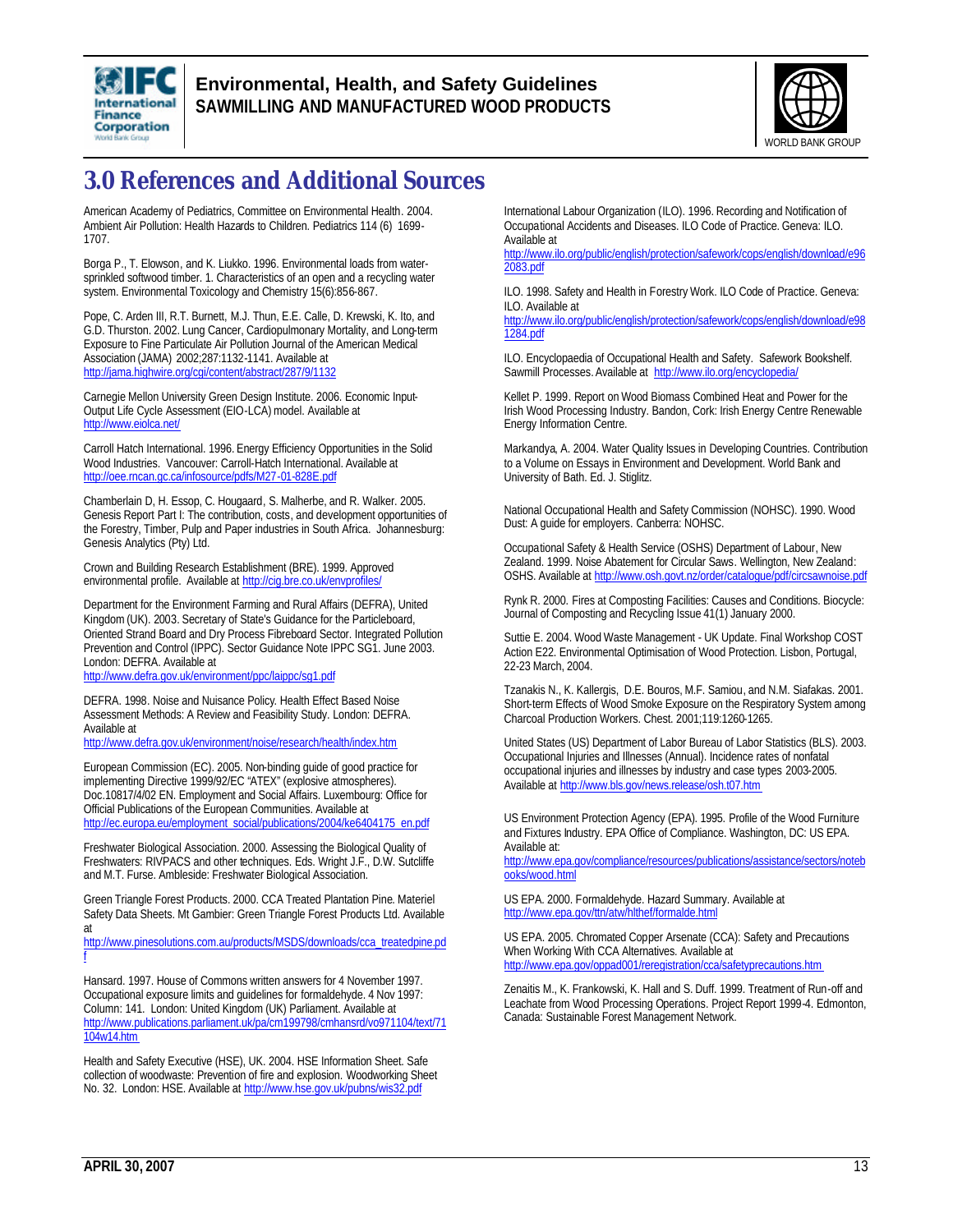



# **Annex A: General Description of Industry Activities**

The sawmilling and wood products manufacturing sector can be divided into two subsectors consisting of the basic sawmilling that produces inputs into the manufacturing processes and the final products manufacture and assembly. In some plants the entire process is integrated with inputs of roundwood at one end leading to finished assembled products at the other. More often sawmills produce sawn timber for input to other plants or for sale directly into the market. Manufacturing plants purchase sawn timber and board products to build final products such as furniture.

#### **Sawmills**

Sawmills typically require forest inputs from 10,000 to 300,000 m3 per year. Sawmills are generally located in areas close (<100 km) to the forest on which they depend due to the high cost of transporting round timber. Transport links for large volume cargo are essential to bring products to market. Sawmills typically take in roundwood and produce sawn and dried dimensioned lumber as outputs. Input logs are commonly stored in a logyard where they may be irrigated, or, more rarely, they are stored in logponds. From the logyard they are sorted by size and other criteria before transport into the mill on conveyor systems. Logs are often debarked as they enter the mill and are then wet sawn into a variety of lumber sizes.

Timber shaping and cutting activities in mills are typically complex with multiple passes through the mill before a piece is ready for the next process stage. Sawn dimensioned lumber is then dried either naturally or in drying kilns, prior to being exported directly to market or resawn and finished in a dry mill to provide a smooth input for another process.

The sawing process produces large amounts of waste in the form of chips, sawdust, slabs and flawed lumber. These wastes may be processed for input into board or paper mills or they

may be burnt on site as waste disposal, or to generate heat for kilns or electricity for the facility. Minimization and disposal of solid waste is the major environmental challenge for this industry.

Lumber intended for outdoor use is commonly treated with a chemical preservative, typically applied in a pressurized vessel that ensures the penetration of the chemicals into the timber. The chemical solution is recycled for further use and is pumped into a storage tank whenever the pressure vessel is emptied. A wide variety of chemicals have been used in the past for wood preservation, some of which are now restricted in developed countries. Three main types of preservatives are used: water based (for example, sodium phenylphenoxide, benzalconium chloride, guazatin, and copper chrome arsenate); organic solvent based (for example, pentachlorophenol and such substitutes as propiconazol, tebuconazol, lindane, permethrin, triazoles, tributyltin compounds, and copper and zinc naphthenates); borates; and tar oils (such as creosote).

Some of the preservatives mentioned here (for example, lindane, tributyltin, and pentachlorophenol) are banned in some countries. Chromated Copper Arsenate (CCA), the most common preservative chemical used in the United States, has been withdrawn from use in domestic human contact situations pending a complete risk assessment. A variety of alternatives are available on the market including ACQ (containing copper oxide and quaternary ammonium), Copper Azole and Borates for use in dry situations, in addition to alternative building materials.<sup>18</sup>

 $\overline{a}$ 

<sup>18</sup> http://www.epa.gov/oppad001/reregistration/cca/alternativestocca.htm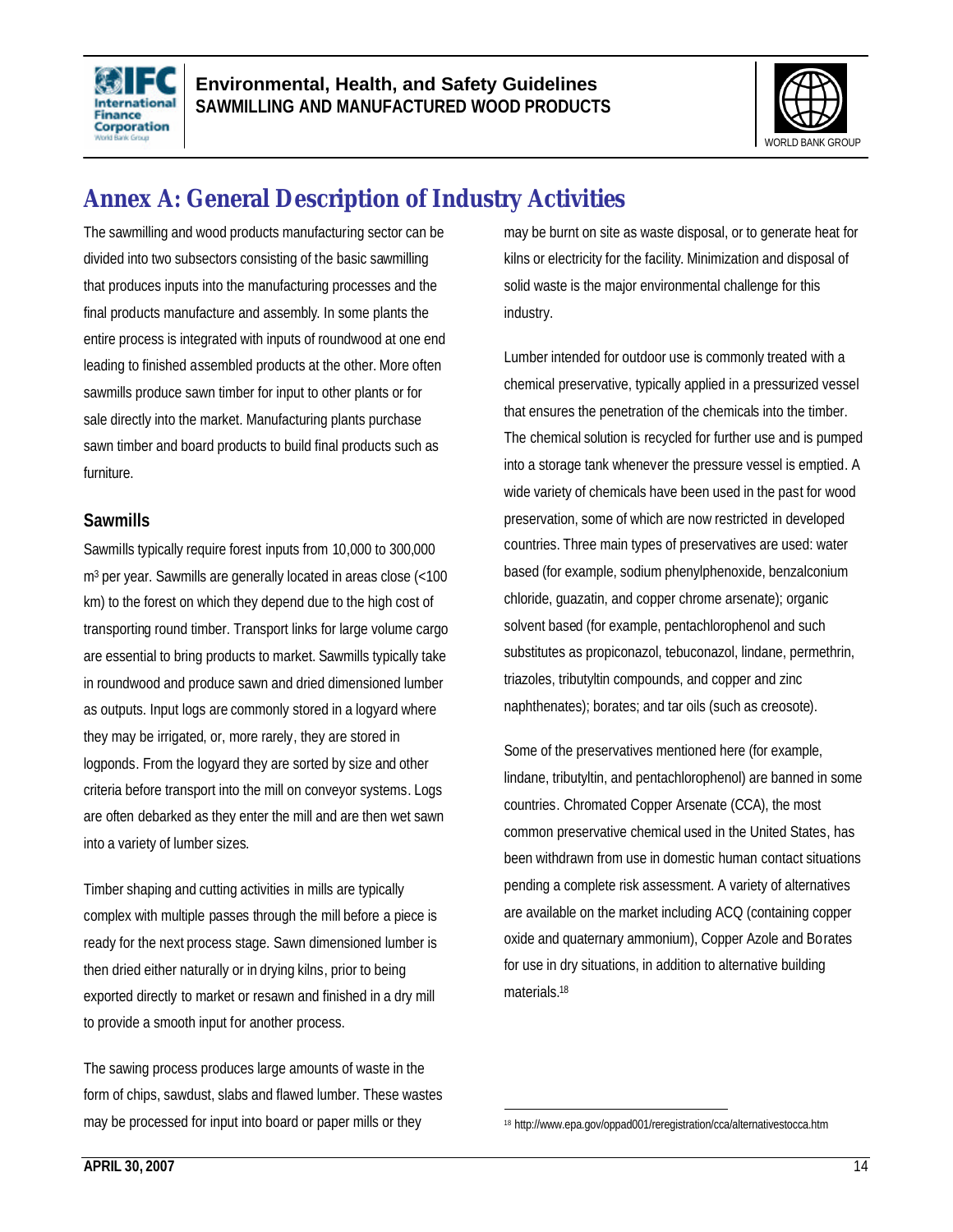



In facilities where wood preservation has been carried out, surplus chemicals may need to be removed and contaminated sites rehabilitated.

#### **Manufactured Wood-based Products**

The wood manufacturing sector utilizes a mixture of boards and lumber products to produce final products either in assembled form or in knock down form as flat packs for assembly elsewhere. Manufacturing plants handle inputs in the range of 1,000-30,000m<sup>3</sup> per year. The processes typically involve a mixture of sawing, planning, and routing, and use of adhesives, pins, and screws to produce and assemble the necessary components. The assembled or dimensioned products are commonly treated with a finish of lacquer or paint. The finishing processes of sanding and treating may be repeated so that wood is treated chemically and then sanded before receiving further coats of variety of chemicals. These chemicals include solvents for removing resin from the timber, water for raising the grain, stains, dyes, lacquers and varnishes for coloring and protecting the timber, and paints for providing an opaque covering. The chemicals are commonly dissolved in solvents which have both quick drying and slow drying components. Chemicals are applied using rollers or by spraying to account for both flat and non flat components. In some cases coating is carried out prior to the final machining and assembly. Solvents commonly used in these processes include Toluene, Methanol, Xylene, Methyl Ethyl Ketone, Acetone and N-Butyl Alcohol.

In some sawmills and manufacturing plants, small waste timber is recovered and reprocessed in finger jointing plants to make longer boards which may then also be glued edge to edge to provide wide 'glulam' products. These reconstituted boards may be used to create large scale wooden engineering beams, by gluing together thousands of pieces and often by bending them in presses and moulds.